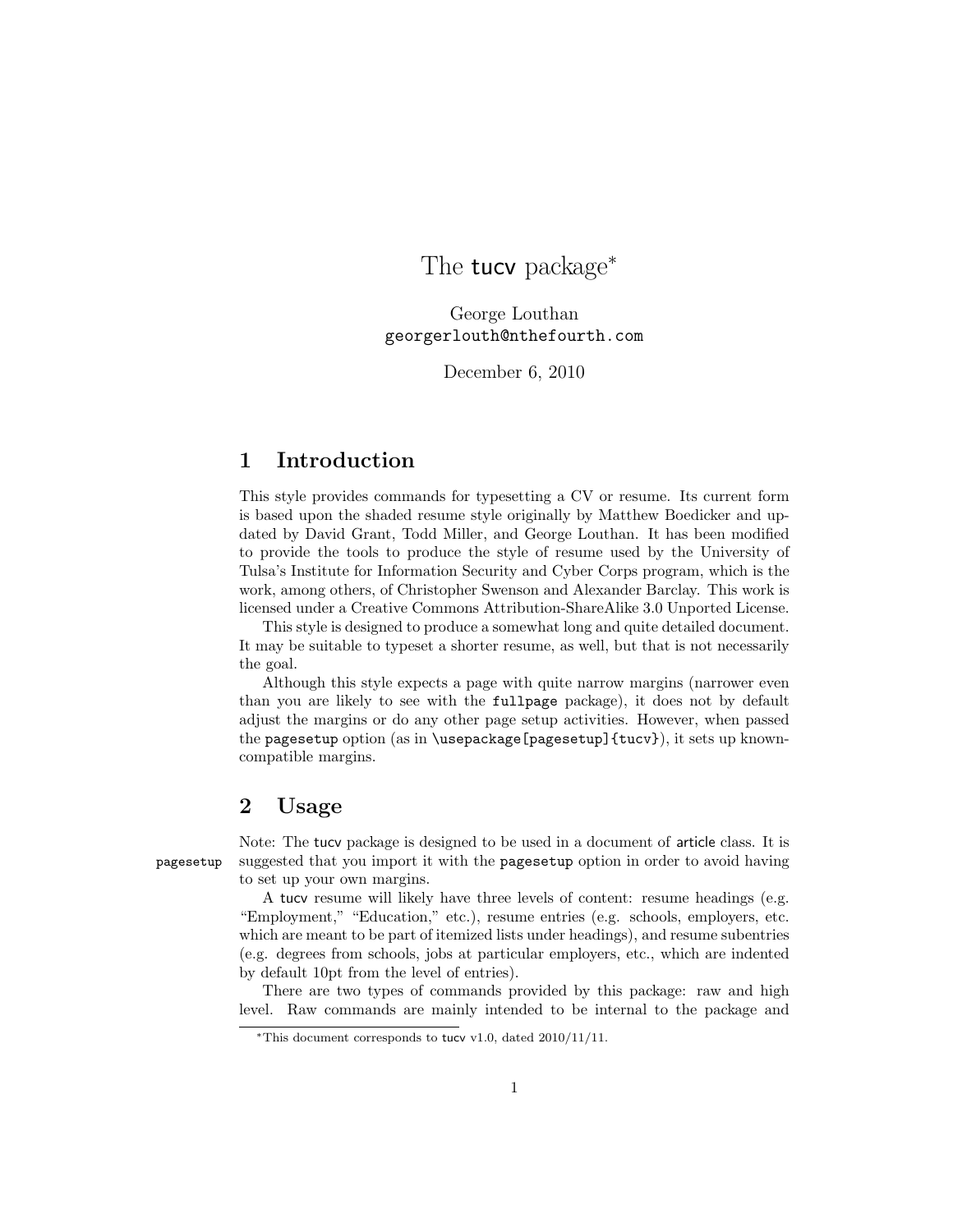are unlikely to be particularly useful by themselves in a document. These have names like \resentry and \ressubentry. High level commands are the ones that are likely to be most useful in typesetting a resume and include \resschool and \resjob.

 $\rm{Raw}$  (internal) two-column resume entries are provided by  $\text{reservation}}$ . It is unlikely that this will be of much use directly very often. Instead, it is used internally by other commands provided by this package. It may also be indented by an op-

is just a \resentry with a 10pt indentation specified. Usage: \ressubentry  ${\left\{\left(\left|\right\{\left(\left|\right\{\left(\left|\right\{\left(\left|\right\{\left(\left|\right\{\left(\left|\right)\right\{\left(\left|\right\{\left(\left|\right)\right\{\left(\left|\right\{\left(\left|\right)\right\{\left(\left|\right)\right\{\left(\left|\right)\right\{\left(\left|\right)\right\{\left(\left|\right)\right\{\left(\left|\right)\right\{\left(\left|\right)\right\{\left(\left|\right)\right\{\left(\left|\right)\right\{\left(\left|\right)\right\{\left(\left|\right)\right\{\left(\left|\right)\right\{\left(\left|\right)\right\{\left(\left|\right)\right\{\left(\left|\right)\right\{\left(\left|\right)\right\{\left(\left|\right$ 

tional indentation. The text will fill the same area occupied by both columns of

tional width. Usage:  $\text{length}( \{ \text{left} ) \}$  { $\{ \text{right} \}$ }

#### 2.1 Raw commands

| \resentry |
|-----------|
|-----------|

\ressubentry Indented two-column resume subentries are provided by \ressubentry; this

\resentrysinglecol Single-column resume entries are provided by \resentrysinglecol with op-

the two-column entries. Usage: \resentrysinglecol  $[\langle \text{indent} \rangle]$   $\{\langle \text{text} \rangle\}$ \ressubentrysinglecol Indented one-column resume entries are provided by \ressubentrysinglecol. Usage: \ressubentrysinglecol  $\{\text{text}\}$ . Same as \resentrysinglecol{10pt}{  $\langle text \rangle$ .

#### 2.2 High level commands

beneath a school. Usage:  $\r{description}$  { $\{degree\}$ } \resemployer \resemployer provides an entry for an employer. This entry is very similar to the school entry; it is different mainly for semantic reasons and to allow easier customization. Usage:  $\text{log} \{description\} \ \{\langle name \rangle\}$ 

\resjob \resjob provides an entry for a job. This works similarly to the school/degree set of entries and is intended to be a subentry of an employer field. Provides title, start date, end date, and description fields. Usage:  $\resjob \ [\ \ \ \ \ \ \ \ \$  ${\{\langle title \rangle\}} {\{\langle startedate \rangle\}} {\{\langle enddate \rangle\}}.$ 

\resconference \resconference provides an entry for denoting conference participation, with name and role fields. An optional description argument is accepted by not currently typeset. Usage: \resconference  $[\langle description \rangle] \ {\langle name \rangle} \ {\langle rule \rangle}$ 

\ressubconference \ressubconference provides an entry for denoting "subconference" participation, with name and role fields. An optional description argument is accepted by not currently typeset. Usage:  $\r{description}$  { $\langle harmonic\rangle$ }

\resheading Place top-level section headings with the \resheading command. This will place the heading inside a shaded box. Usage:  $\{\headbeta\}$ .

\resschool \resschool provides an entry for a school, with a name, location, and optional description. Usage:  $\r{description}$  { $\{name\}$  { $\{location\}$ . This describes only the school itself; a subentry called \resdegree is provided to place immediately following \resschool entries in order to specify the degrees issued

by that school (and their dates). \resdegree \resdegree provides an entry for a degree or other issuance from a school, with a degree, major, date, and optional description. Intended to be a subentry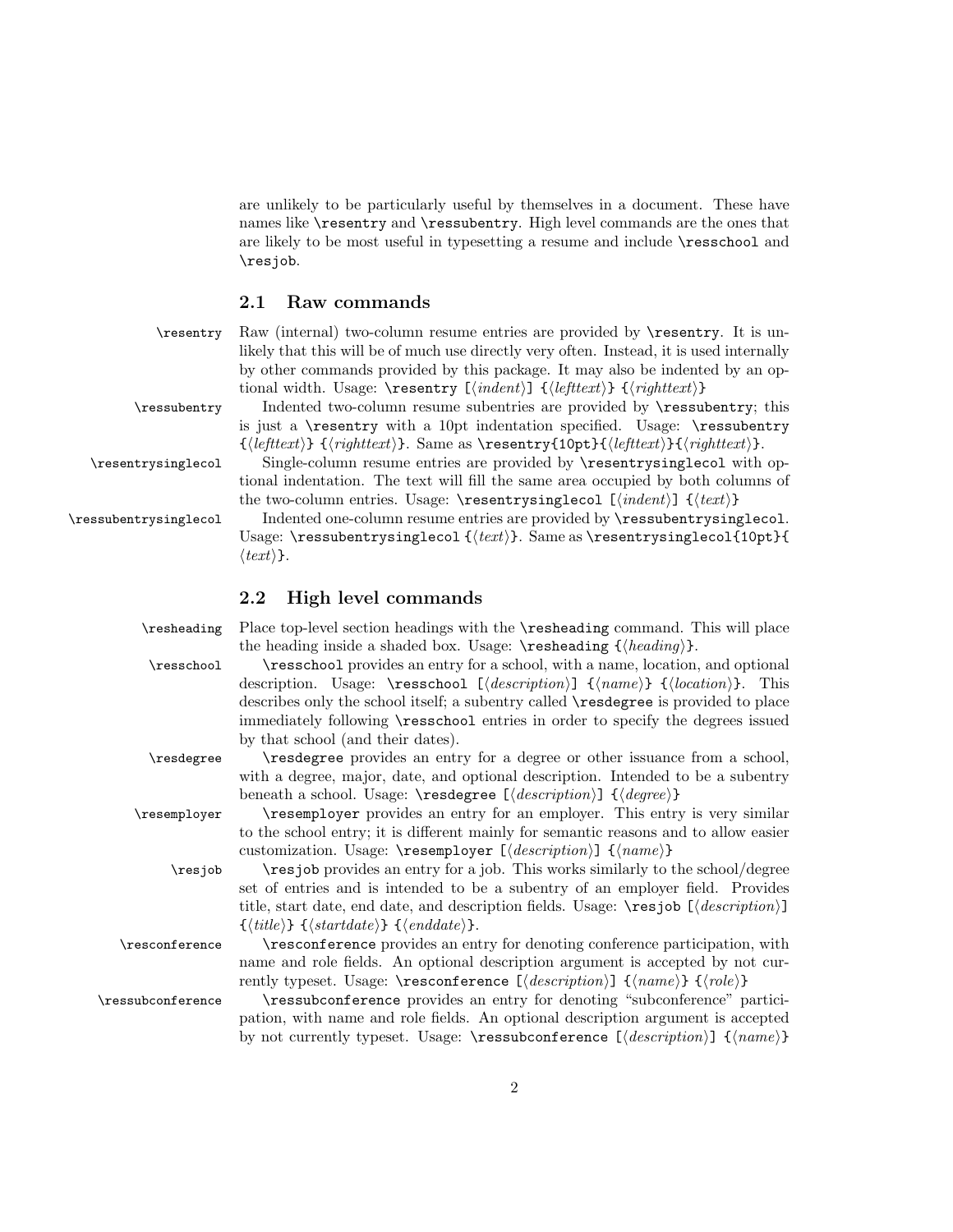$\{\langle role\rangle\}$  This is intended to denote workshops, tutorials, special topics symposia, sessions, etc.

\resdesc \resdesc provides an item/description pair, somewhat similar in appearance to \items in LATEX's \description environment, though \resdesc is not a dropin replacement for \item because it does not use \item in its implementation. Usage:  $\r{item}$  { $\{description\}.$ 

\resbib \resbib provides a bibliography entry. Currently identical to \resdesc in behavior, but separate because of the semantic difference and the possibility of altering its appearance in the future. Usage:  $\text{resbib } \{\text{title}\}$ 

### 3 Implementation

Require dependencies, adjust margins, set up header/footer.

```
1 \RequirePackage{array}
             2 \RequirePackage{color}
             3 \RequirePackage{calc}
             4 \RequirePackage{fancyhdr}
             5 \RequirePackage{xparse}
             6 \DeclareOption{pagesetup}{
             7 \renewcommand{\headrulewidth}{0pt}
             8 \setlength{\voffset}{0.1in}
             9 \setlength{\headheight}{0in}
            10 \setlength{\headsep}{0in}
            11 \setlength{\textheight}{11in}
            12 \setlength{\textheight}{9.5in}
            13 \setlength{\topmargin}{-0.25in}
            14 \setlength{\textwidth}{7in}
            15 \setlength{\oddsidemargin}{-0.25in}
            16 \setlength{\evensidemargin}{-0.25in}
            17 \setlength{\tabcolsep}{0in}
            18 \raggedbottom
            19 \raggedright
            20 \pagestyle{fancy}
            21 \fancyhead{}
            22 \fancyfoot{}
            23 }
            24 \ProcessOptions
tucvheading Set the default color of the \resheading shaded backgrounds. Overwrite in your
            documents in order to adjust the color.
            25 \definecolor{tucvheading}{gray}{0.85}
```
- \resheading Resume heading. Heading inside a shaded box. Usage: \resheading  $\{ \heasuredangle \}$ 26 \NewDocumentCommand\resheading{m}{{\large \colorbox{tucvheading}{\begin{minipage} 27 {\textwidth-6.0pt}{\textbf{#1 \vphantom{p\^{E}}}}\end{minipage}}}}
	- \resentry Raw (internal) two-column resume entry. It is unlikely that this will be of much use directly very often. Instead, it is used internally by other commands provided

3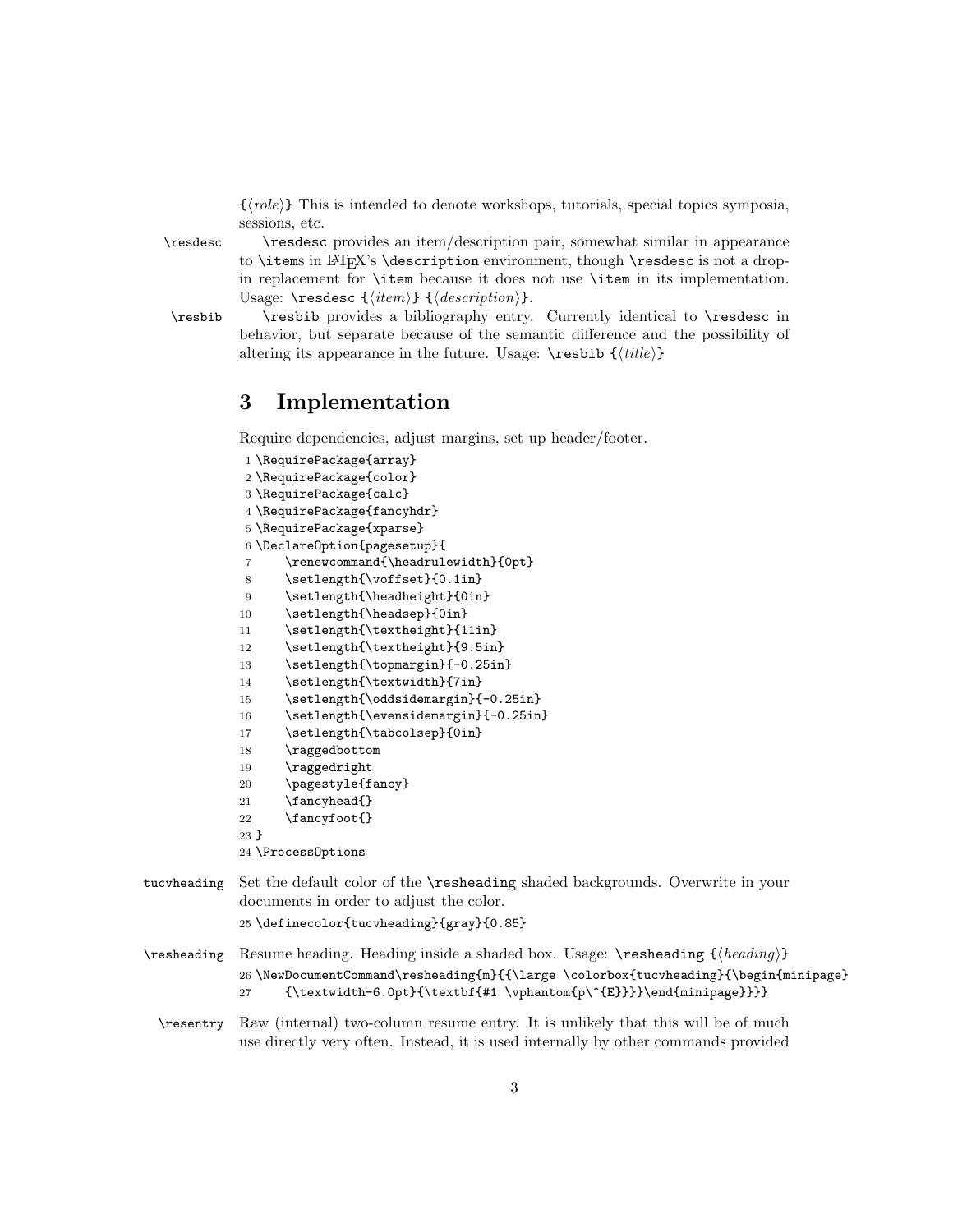```
by this package. It may also be indented by an optional width. Usage: \resentry
                        [\langle \text{indent} \rangle] \{ \langle \text{leftext} \rangle \} \{ \langle \text{rightext} \rangle \}28 \NewDocumentCommand\resentry{O{0pt}mm}{
                        29 \begin{tabular*}{0.9\textwidth}[t]{@{\hspace{#1}}
                        30 p{5.0in-#1}@{\extracolsep{\fill}}p{0.75in}}
                        31 \raggedright #2 & #3
                        32 \tabularnewline
                        33 \end{tabular*}
                        34 }
         \ressubentry Raw (internal) indented two-column resume subentry; this is just a \resentry
                        with a 10pt indentation specified. Usage: \ressubentry {hlefttexti} {hrighttexti}.
                        This is equivalent to \text{10pt}{\left(\text{leftext}\right{\left(\text{right)}}.
                        35 \NewDocumentCommand\ressubentry{mm}{
                        36 \resentry[10pt]{
                        37 \setlength{\parskip}{1ex plus 0.5ex minus 0.2ex}
                        38 #1}{#2}
                        39 }
   \resentrysinglecol Raw (internal) single-column resume entry with optional indentation. The text
                        will fill the same area occupied by both columns of the two-column entries. Usage:
                        \resentrysinglecol [\langle \text{indent} \rangle] \{ \text{text} \}40 \NewDocumentCommand\resentrysinglecol{O{0pt}m}{
                        41 \label{thm:main} $$42 #2
                        43 \tabularnewline
                        44 \end{tabular*}
                        45 }
\ressubentrysinglecol Raw (internal) indented one-column resume entry. This is just \resentrysinglecol
                        with a fixed 10pt indentation. Usage: \ressubentrysinglecol \{\langle text \rangle\}. Equiv-
                        alent to \resentrysinglecol{10pt}{ \langle text \rangle}.
                        46 \NewDocumentCommand\ressubentrysinglecol{m}{
                        47 \resentrysinglecol[10pt]{
                        48 \setlength{\parskip}{1ex plus 0.5ex minus 0.2ex}
                        49 #1}
                        50 }
           \resschool Provides an entry for a school, with a name, location, and optional description.
                        Usage: \resschool [\langle description \rangle] {\langle name \rangle} {\langle location \rangle}.51 \NewDocumentCommand\resschool{omm}{
                        52 \resentry{\textbf{#2}
                        53 \IfNoValueTF{#1}
                        54 {}
                        55 {\newline \textit{#1}}
                        56 }{#3}
                        57 }
```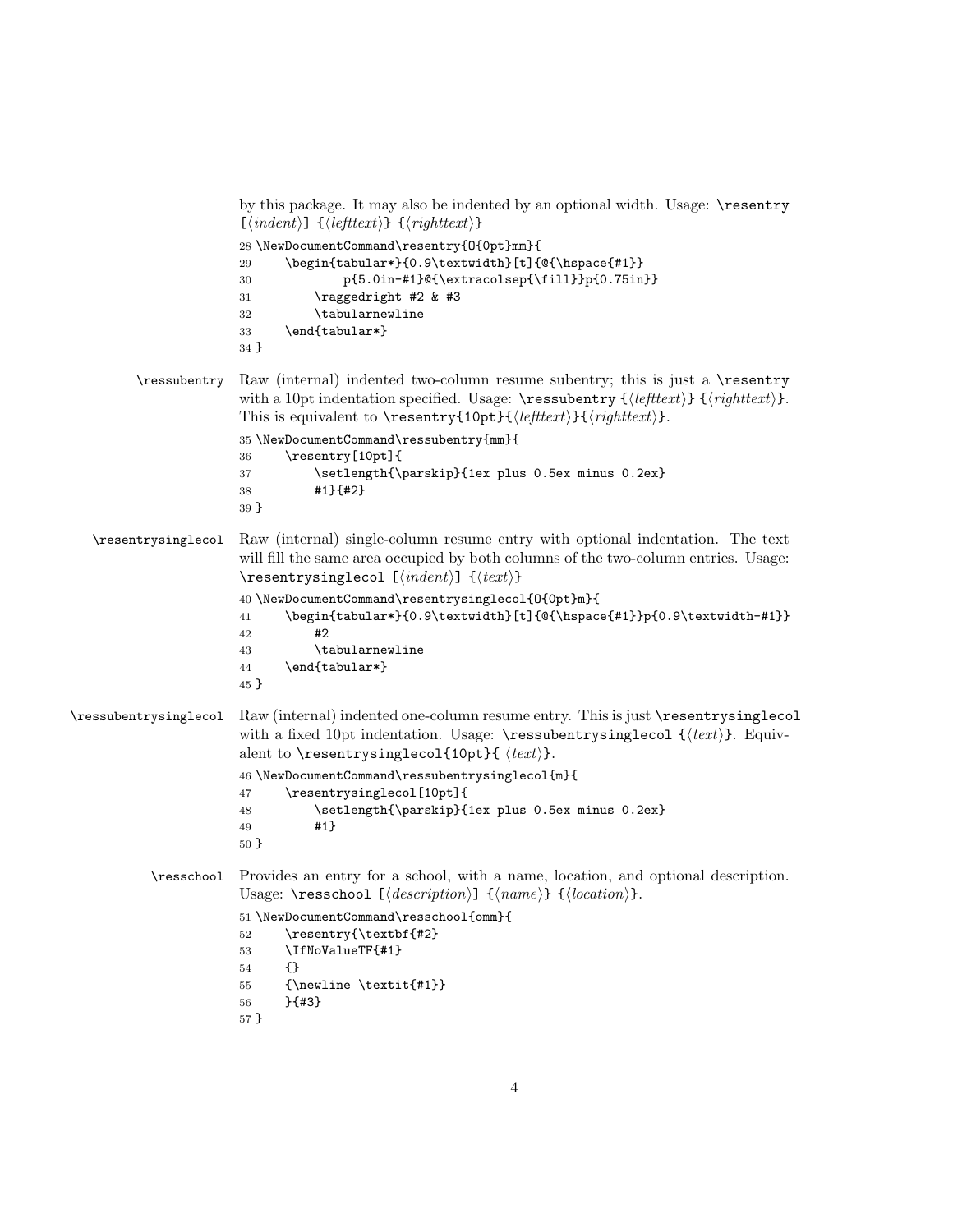\resdegree Provides an entry for a degree or other issuance from a school, with a degree, major, date, and optional description. Intended to be a subentry beneath a school. Usage: \resdegree  $[\langle \text{description} \rangle]$  { $\langle \text{degree} \rangle$ } { $\langle \text{major} \rangle$ } { $\langle \text{date} \rangle$ }.

```
58 \NewDocumentCommand\resdegree{ommm}{
59 \ressubentry{#2 in #3
60 \IfNoValueTF{#1}
61 {}
62 {\newline \textit{#1}}
63 }{#4}
64 %\ressubentry{#2 in #3}{#4}
65 }
```
\resemployer Provides an entry for an employer. This entry is very similar to the school entry; it is different mainly for semantic reasons and to allow easier customization. Usage:  $\text{Kressemployer } [\text{description}] \ {\text{name}} \ {\text{location}}\$ .

```
66 \NewDocumentCommand\resemployer{omm}{
67 \resentry{\textbf{#2}
68 \IfNoValueTF{#1}
69 {}
70 {\newline #1}
71 }{#3}
72 }
```
\resjob Provides an entry for a job. This works similarly to the school/degree set of entries and is intended to be a subentry of an employer field. Provides title, start date, end date, and description fields. Usage:  $\text{resjob } [\text{description}] \{ \text{title} \}$  $\{\langle startedate \rangle\} \cdot \{\langle enddate \rangle\}.$ 

```
73 \NewDocumentCommand\resjob{ommm}{
74 \resentry[10pt]{
75 \setlength{\parskip}{1ex plus 0.5ex minus 0.2ex} \textbf{#2}
76 \IfNoValueTF{#1}
77 {}
78 {\newline #1}
79 }{#3 -- \newline #4}
80 }
```
\resconference Provides an entry for denoting conference participation, with name and role fields. An optional description argument is accepted by not currently typeset. Usage: \resconference  $[\langle description \rangle] \ {\langle name \rangle\} \ {\langle role \rangle\}$ 

```
81 \NewDocumentCommand\resconference{omm}{
82 \resentrysinglecol{\raggedright \textbf{#2} #3}
83 }
```
\ressubconference Provides an entry for denoting "subconference" participation, with name and role fields. An optional description argument is accepted by not currently typeset. Usage: \ressubconference  $[\langle \text{description} \rangle] \ {\langle \text{name} \rangle\} \ {\langle \text{role} \rangle\}$  This is intended to denote workshops, tutorials, special topics symposia, sessions, etc.

```
84 \NewDocumentCommand\ressubconference{omm}{
```